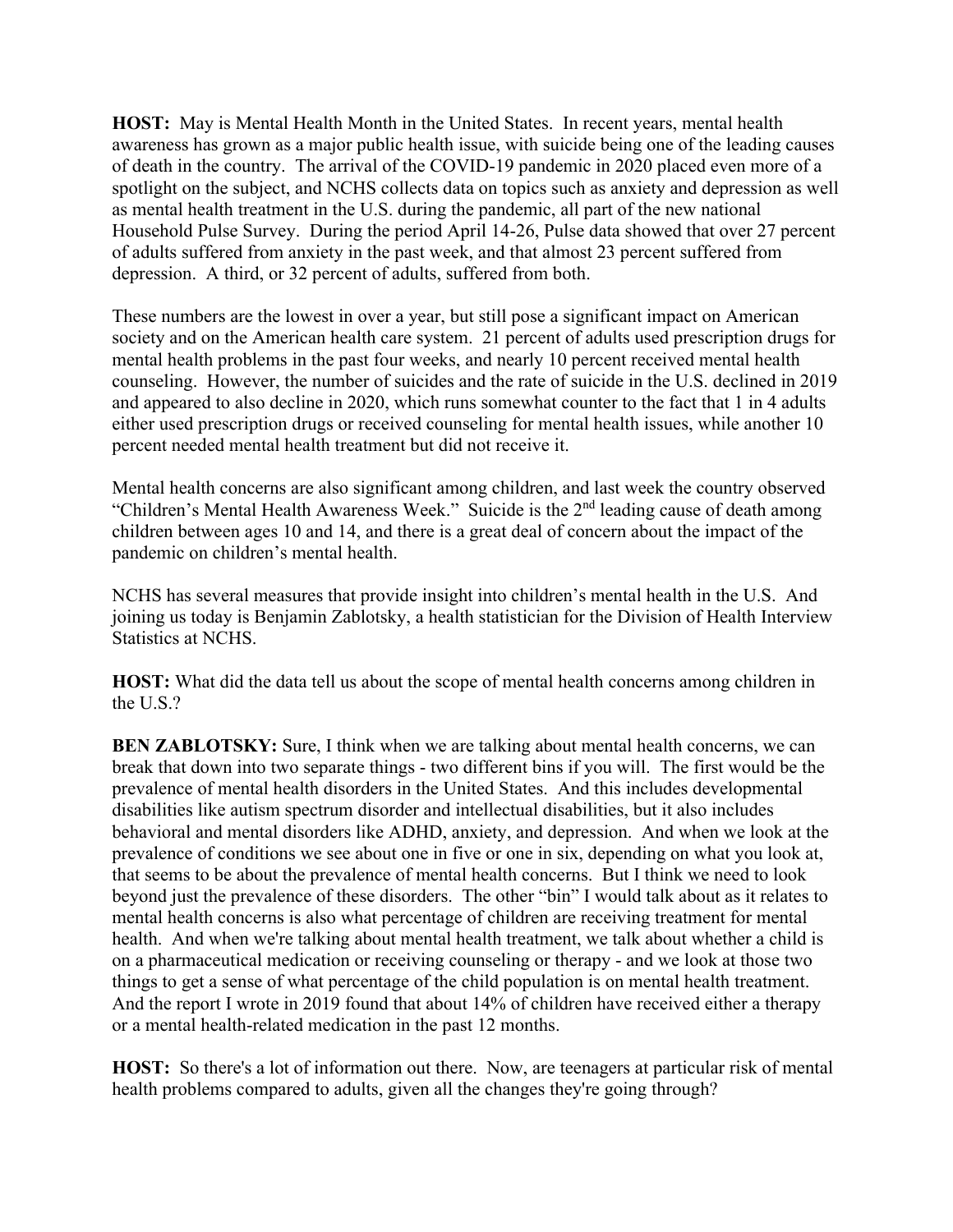**BEN ZABLOTSKY:** I would say that older children are more likely to be diagnosed with anxiety and depression, and they're typically along the same lines in terms of prevalence as adults. And a lot of this just has to do with the stresses of being a teenager - it's a challenging time. Teenagers tend to experience a lot of transitions during that time period as it relates to school and their own development. So yeah, I would say certainly teenagers are more likely to experience the mental health conditions than their younger peers, and sometimes comparable to those of adults.

**HOST:** Is there any sense that these issues have worsened or become more prevalent over time?

**BEN ZABLOTSKY:** You know, people have looked at things like the prevalence of developmental disabilities over time and we have seen an increase in the prevalence of some of those disorders. As it relates to teenagers and mental health, as it relates to both anxiety and depression, I believe there are some findings that have found higher rates of those two conditions – depression and anxiety - and some of it might be tied to the introduction of social media and the prevalence of bullying generally, including the kind of the more present cyber-bullying that wasn't something that necessarily existed, you know, a few decades ago.

**HOST:** So the social media and the cyber-bullying - is that something you've done any research on yourself?

**BEN ZABLOTSKY:** I haven't looked at that personally but we actually are now including some questions on the National Health Interview Survey on bullying to get a sense of that from the parent perspective, and interestingly enough later this year as part of a CDC data modernization initiative, the Division of Health Interview Statistics is going to be launching a survey of adolescents. These are actually people who were the subjects at the National Health Interview Survey, and we are going to be including some questions on cyber-bullying and bullying in general. This should be really great to look at to get a sense of that from the adolescent perspective.

**HOST:** You mentioned some of your research - could you talk a little bit more about some of the studies you've been involved in and what you found?

**BEN ZABLOTSKY:** Sure. So as I was mentioning I kind of think of two different domains that my research lies in. The first part is looking at the prevalence of mental health conditions generally, and most of that work has been focused around developmental disabilities. And using the NHIS we explored how there might have been changes in the prevalence over time in children in the United States between (ages) 3 and 17. And we actually did find a significant increase in the prevalence of developmental disabilities over time, with the current prevalence being about one in six children in the United States. And then some of the other work that I do which focuses on the treatment side of things - which I think is really important just to make the point that even though we're talking about the prevalence of these disorders, we're really only talking for the most part about the prevalence "diagnosed" disorders. And so it's quite possible that children could be receiving treatment for their mental health that's not affiliated or to a specific disorder. So that mental health treatment side, we are finding in a report that used data